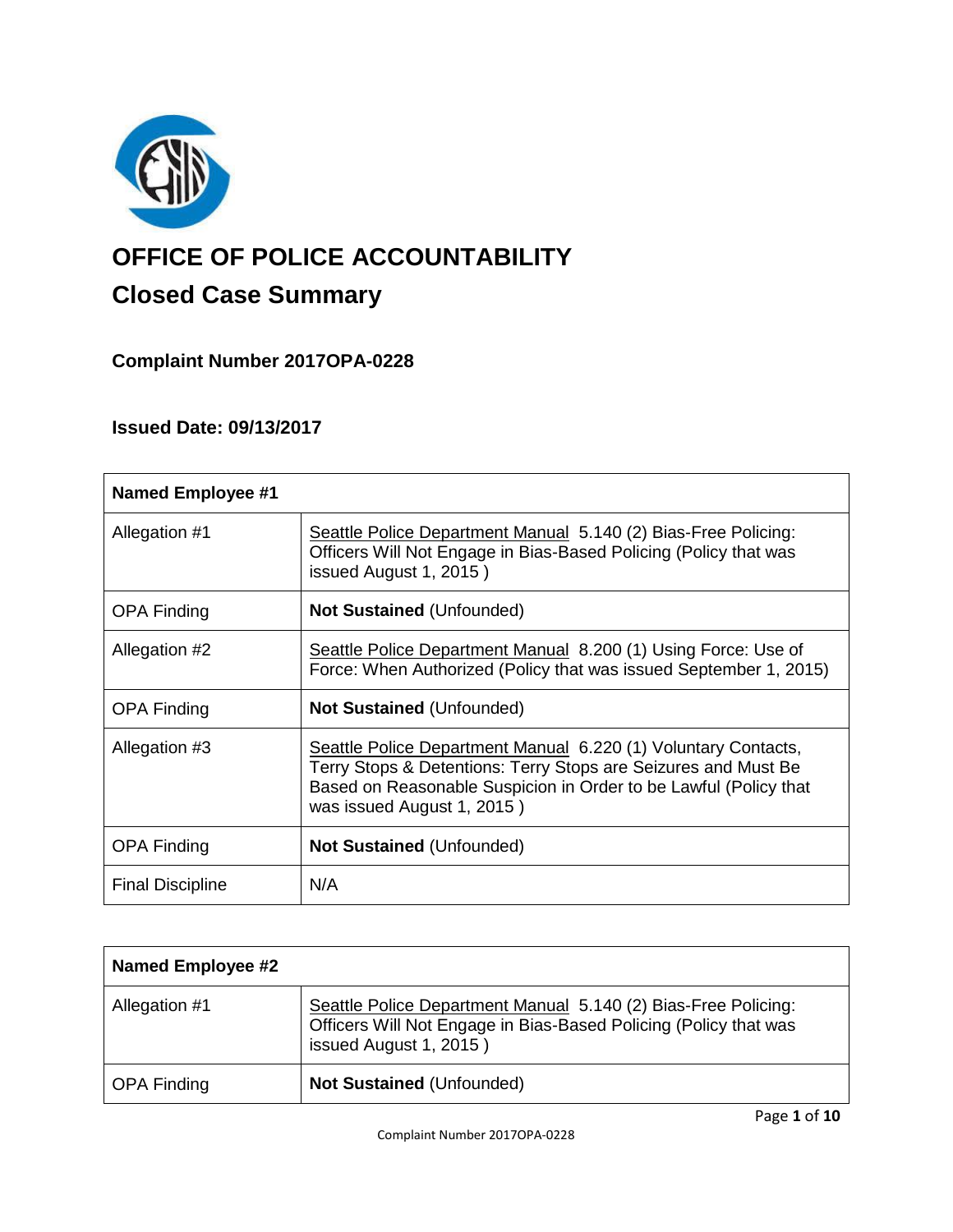| Allegation #2           | Seattle Police Department Manual 8.200 (1) Using Force: Use of<br>Force: When Authorized (Policy that was issued September 1, 2015)                                                                                                |
|-------------------------|------------------------------------------------------------------------------------------------------------------------------------------------------------------------------------------------------------------------------------|
| <b>OPA Finding</b>      | <b>Not Sustained (Unfounded)</b>                                                                                                                                                                                                   |
| Allegation #3           | Seattle Police Department Manual 6.220 (1) Voluntary Contacts,<br>Terry Stops & Detentions: Terry Stops are Seizures and Must Be<br>Based on Reasonable Suspicion in Order to be Lawful (Policy that<br>was issued August 1, 2015) |
| <b>OPA Finding</b>      | <b>Not Sustained (Unfounded)</b>                                                                                                                                                                                                   |
| <b>Final Discipline</b> | N/A                                                                                                                                                                                                                                |

| Named Employee #3       |                                                                                                                                                                                                                                    |
|-------------------------|------------------------------------------------------------------------------------------------------------------------------------------------------------------------------------------------------------------------------------|
| Allegation #1           | Seattle Police Department Manual 5.140 (2) Bias-Free Policing:<br>Officers Will Not Engage in Bias-Based Policing (Policy that was<br>issued August 1, 2015)                                                                       |
| <b>OPA Finding</b>      | <b>Not Sustained (Unfounded)</b>                                                                                                                                                                                                   |
| Allegation #2           | Seattle Police Department Manual 8.200 (1) Using Force: Use of<br>Force: When Authorized (Policy that was issued September 1, 2015)                                                                                                |
| <b>OPA Finding</b>      | <b>Not Sustained (Lawful and Proper)</b>                                                                                                                                                                                           |
| Allegation #3           | Seattle Police Department Manual 6.220 (1) Voluntary Contacts,<br>Terry Stops & Detentions: Terry Stops are Seizures and Must Be<br>Based on Reasonable Suspicion in Order to be Lawful (Policy that<br>was issued August 1, 2015) |
| <b>OPA Finding</b>      | <b>Not Sustained (Lawful and Proper)</b>                                                                                                                                                                                           |
| <b>Final Discipline</b> | N/A                                                                                                                                                                                                                                |

| Named Employee #4  |                                                                                                                                                              |
|--------------------|--------------------------------------------------------------------------------------------------------------------------------------------------------------|
| Allegation #1      | Seattle Police Department Manual 5.140 (2) Bias-Free Policing:<br>Officers Will Not Engage in Bias-Based Policing (Policy that was<br>issued August 1, 2015) |
| <b>OPA Finding</b> | Not Sustained (Unfounded)                                                                                                                                    |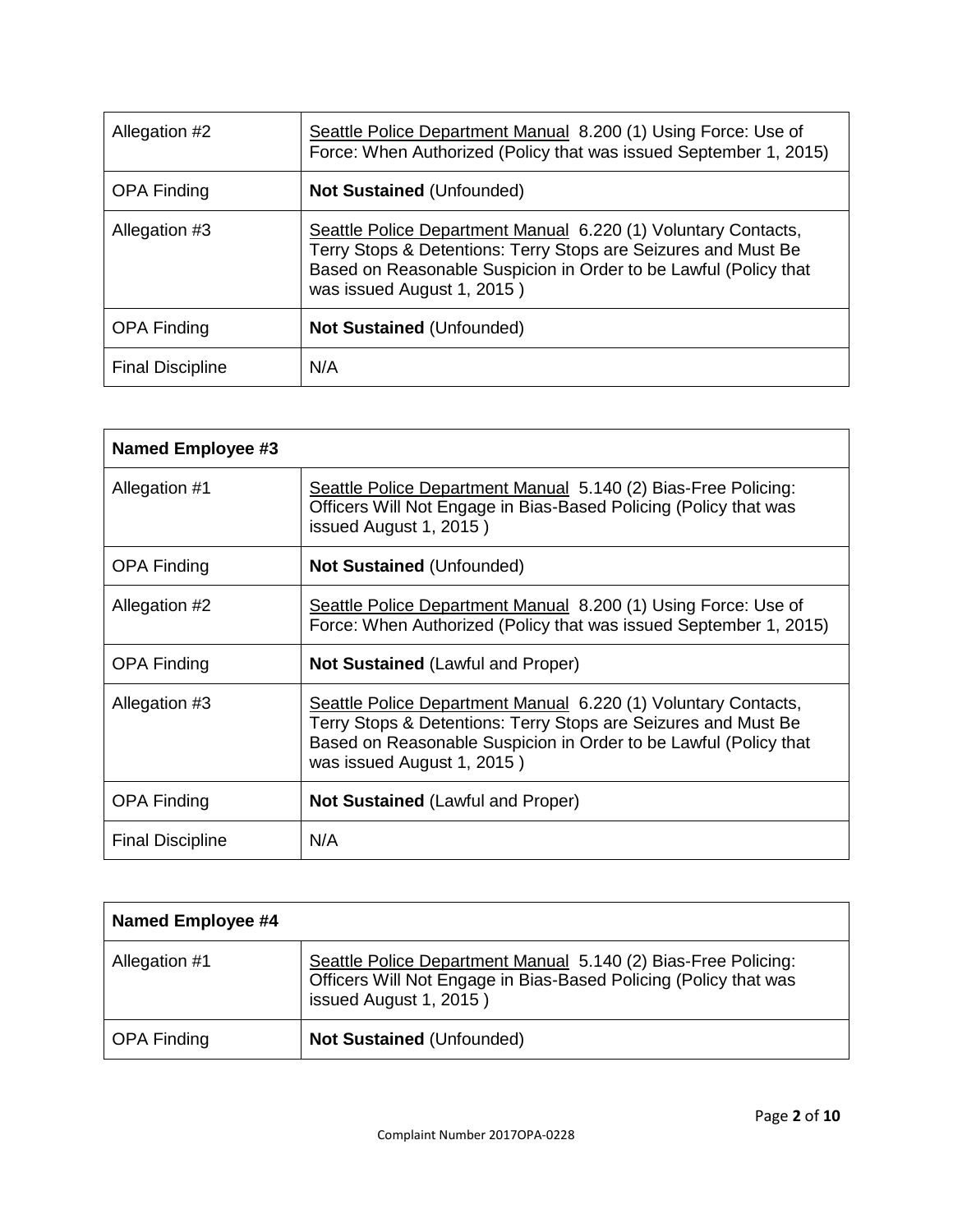| Allegation #2           | Seattle Police Department Manual 8.200 (1) Using Force: Use of<br>Force: When Authorized (Policy that was issued September 1, 2015)                                                                                                |
|-------------------------|------------------------------------------------------------------------------------------------------------------------------------------------------------------------------------------------------------------------------------|
| <b>OPA Finding</b>      | <b>Not Sustained (Lawful and Proper)</b>                                                                                                                                                                                           |
| Allegation #3           | Seattle Police Department Manual 6.220 (1) Voluntary Contacts,<br>Terry Stops & Detentions: Terry Stops are Seizures and Must Be<br>Based on Reasonable Suspicion in Order to be Lawful (Policy that<br>was issued August 1, 2015) |
| <b>OPA Finding</b>      | <b>Not Sustained (Unfounded)</b>                                                                                                                                                                                                   |
| <b>Final Discipline</b> | N/A                                                                                                                                                                                                                                |

#### **INCIDENT SYNOPSIS**

The Named Employees were involved in the detainment of the complainant as a robbery suspect.

#### **COMPLAINT**

The complainant alleged the Named Employees unlawfully detained him while searching for a robbery suspect, used unnecessary force and that all of their actions were based on his race.

#### **INVESTIGATION**

The OPA investigation included the following actions:

- 1. Review of the complaint
- 2. Search for and review of all relevant records and other evidence
- 3. Review of In-Car Video (ICV)
- 4. Interviews of SPD employees

#### **ANALYSIS AND CONCLUSION**

A robbery occurred at a grocery store. A store employee called 911 to report the robbery and reported that the robber implied that he was armed with a firearm. The employee also provided a description of the robber to the dispatcher. The robber was described as an African American male in his 40s with a medium build and facial hair. The robber was further described as wearing a construction jacket over a grey hooded sweatshirt, dark pants, a construction helmet, and a medical mask. Lastly, the robber was described as having a black backpack.

Named Employee #3, who had responded to the call, observed an individual who he believed matched the suspect's description walking approximately three blocks away from where the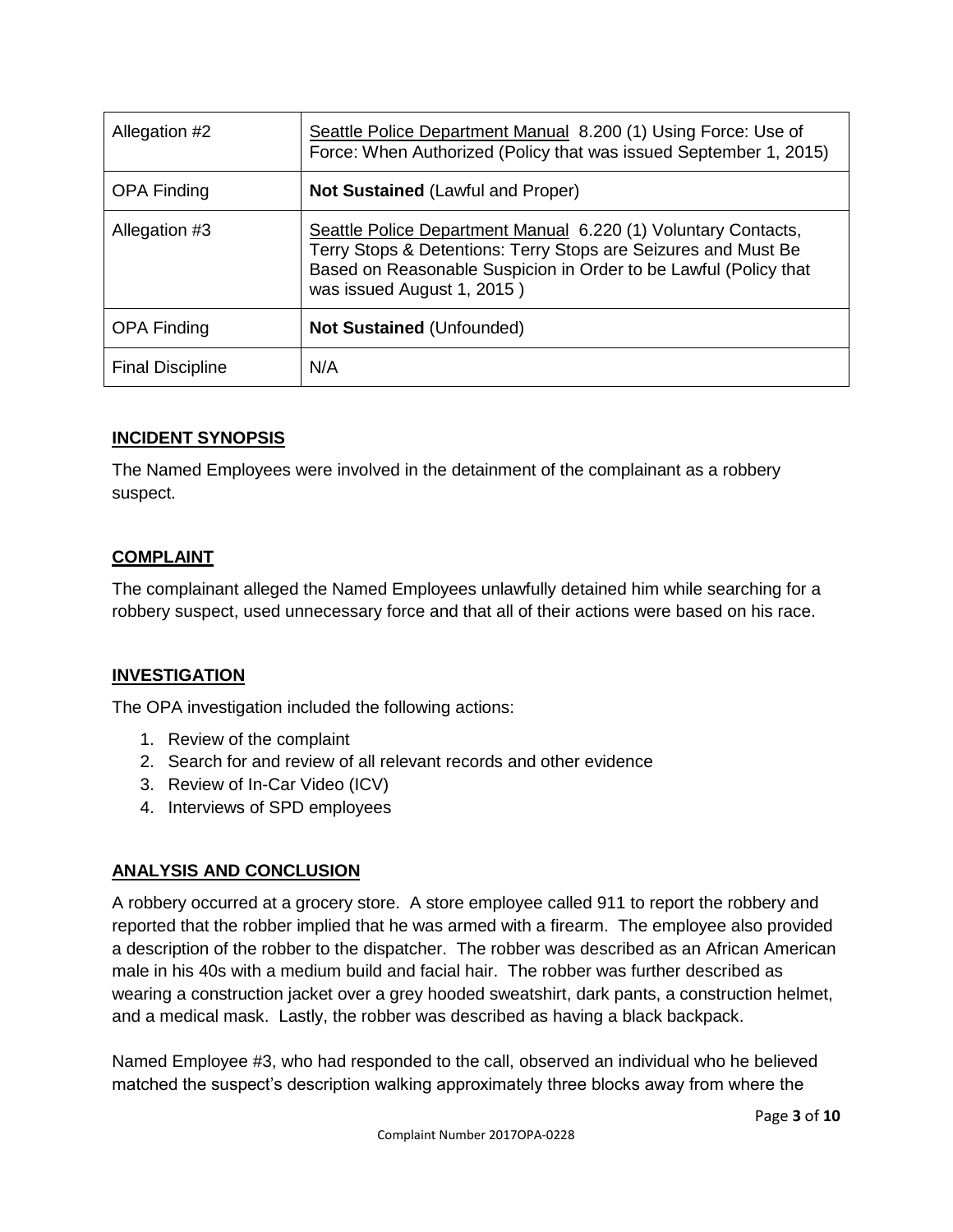crime had occurred. The individual, who was later identified as the complainant, was an African American man, possibly in his 40s, with a medium build and facial hair. The complainant was wearing a grey and black hooded sweatshirt with the hood pulled over his head, dark blue jeans, and a black backpack. The modus operandi of the robbery suggested that it was perpetrated by a serial robber. This individual was suspected of, after committing each robbery, stowing the construction clothing in his black backpack.

Named Employee #3 radioed in the description of the complainant and waited for backup. Once Named Employee #3 was notified that two other patrol cars had arrived, he began walking after the complainant. Named Employee #3 followed the complainant on the street and up the stairs, where he contacted the complainant. Named Employee #3 then engaged the complainant in conversation. While Named Employee #3's ICV was activated, due to the distance the contact was made from his patrol vehicle, the audio of his statements to the complainant were not recorded.

At his OPA interview, Named Employee #3 stated that he identified himself as a police officer and told the complainant that he was stopping him based on the fact that the complainant matched the description from a recent armed robbery. While the complainant initially was compliant, once Named Employee #3 indicated the basis for the stop the complainant said something along the lines of "robbery…no" and began to walk away. At that point, Named Employee #3 placed himself in front of the complainant and placed his hands on the complainant's chest to stop him from doing so. The complainant pushed Named Employee #3's hands away in an attempt to walk past him. Named Employee #4 and Named Employee #2 were also on scene at that point. Named Employee #4 also attempted to stop the complainant from walking away and, while there was also no audio of his statements, Named Employee #4 appeared to be telling the complainant to stay where his was. The complainant again attempted to push by Named Employee #3 and walk away and, at that point, both Named Employee #3 and Named Employee #4 took hold of his arms to control him and prevent him from doing so. The complainant still attempted to pull away, but Named Employee #3 and Named Employee #4 were ultimately able to control him. Another officer could be heard on the ICV repeatedly telling the complainant to "relax." It appeared that after this initial interaction, the complainant no longer attempted to walk away.

At the tail end of this interaction, Named Employee #2 could be observed walking towards the complainant and Named Employee #3 and Named Employee #4. Based on a review of the ICV, Named Employee #2 did not appear to make any physical contact with the complainant.

At his OPA interview, Named Employee #3 stated that the complainant attempted on several occasions to reach his hand towards the front pocket on his sweatshirt. This concerned Named Employee #3 based on the report that the robbery subject had intimated possession of a firearm. The OPA Director did not observe these movements on the ICV and, based on Named Employee #3's OPA interview, it was unclear when exactly they occurred.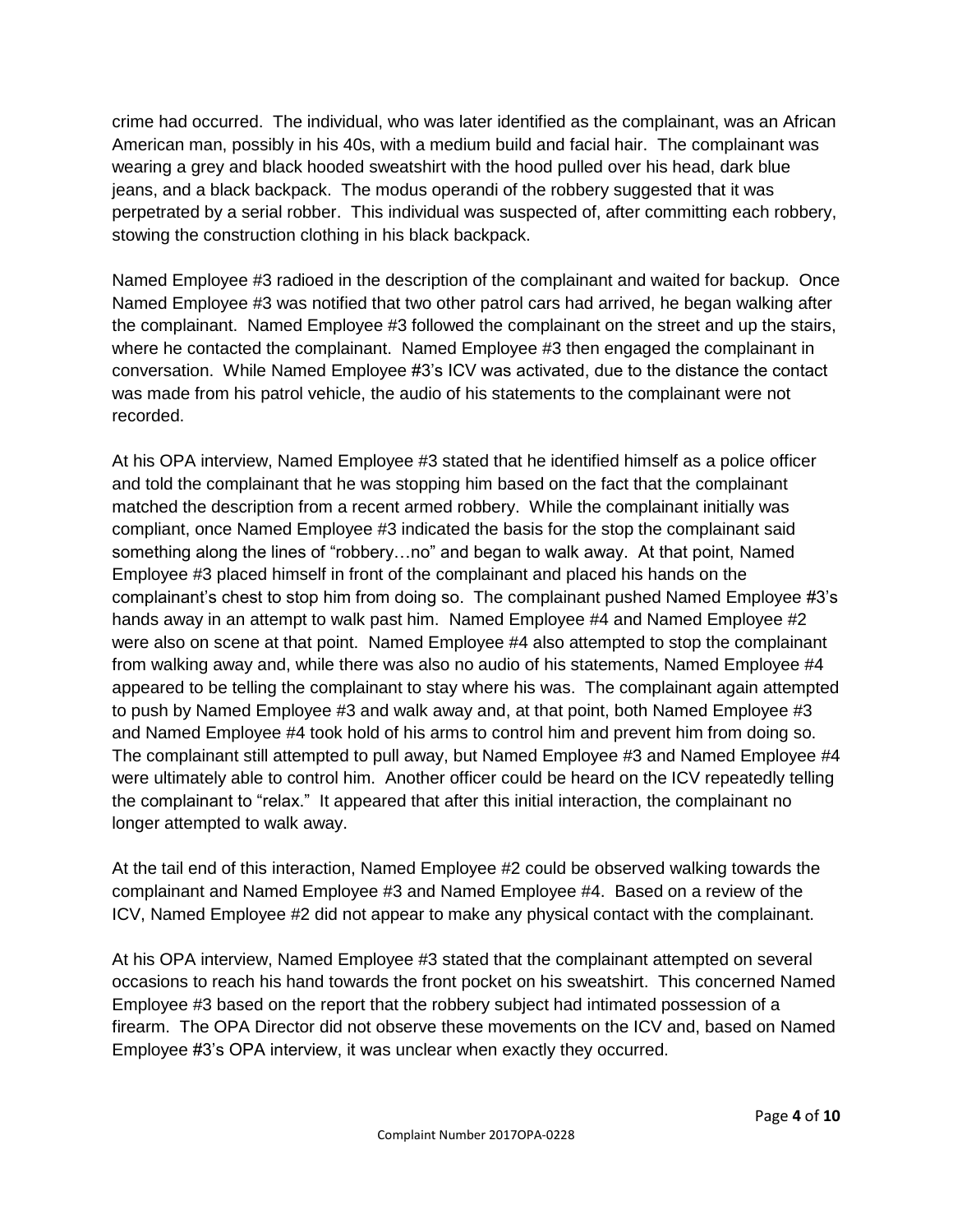The complainant was kept in that location under the control of officers. A Sergeant arrived on scene and engaged in conversation with the complainant. The Sergeant again explained the basis for the stop. The complainant, in response, indicated that he was not involved in the robbery.

While the stop was ongoing, Named Employee #1 went to the grocery store in order to coordinate a field show-up with the store employee. The complainant remained at the location of the stop until the show-up was conducted by Named Employee #1. The result of that showup was negative, after which the complainant was informed that he was free to go.

Based on ICV review, it appeared that the complainant was ultimately detained for approximately 19 minutes and was not handcuffed at any point. Aside from the force used to prevent the complainant from walking away, Named Employee #3 and Named Employee #4 did not report using any further force. Neither Named Employee #1 nor Named Employee #2 reported using any force on the complainant.

That same day, the complainant contacted OPA and filed a complaint concerning his treatment by the Named Employees. The complainant alleged that he was unlawfully stopped, detained and handcuffed, but did not make an explicit claim of biased policing at that time. The complainant was formally interviewed by OPA. During that interview, the complainant asserted that he was unlawfully detained and "assaulted." He further indicated his belief that he was "treated unfairly as an African American man."

With regard to Named Employee #1, the OPA Director did not find that he was consulted in or influenced the decision to stop the complainant. Moreover, based on the OPA Director's review of the evidence, Named Employee #1's involvement in this incident was limited to organizing and effectuating the field show-up. The sole contact Named Employee #1 had with the complainant was when he asked him to turn around during the show-up. The OPA Director did not find that any of Named Employee #1's conduct in this regard was motivated by bias.

Similar to the above, based on the OPA Director's review of the evidence, it did not appear that Named Employee #1 had any physical contact with the complainant, let alone used force against him.

Based on a review of the ICV, it was unclear what the full extent of Named Employee #2's contact with the complainant was. The ICV of the incident showed Named Employee #2 approaching the complainant after he had been detained and after Named Employee #3 and Named Employee #4 used force to prevent him from walking away, but then Named Employee #2 followed them and walked out of view of the camera. Based on Named Employee #2's OPA interview, it did not appear that Named Employee #2 ever directly spoke with or made physical contact with the complainant.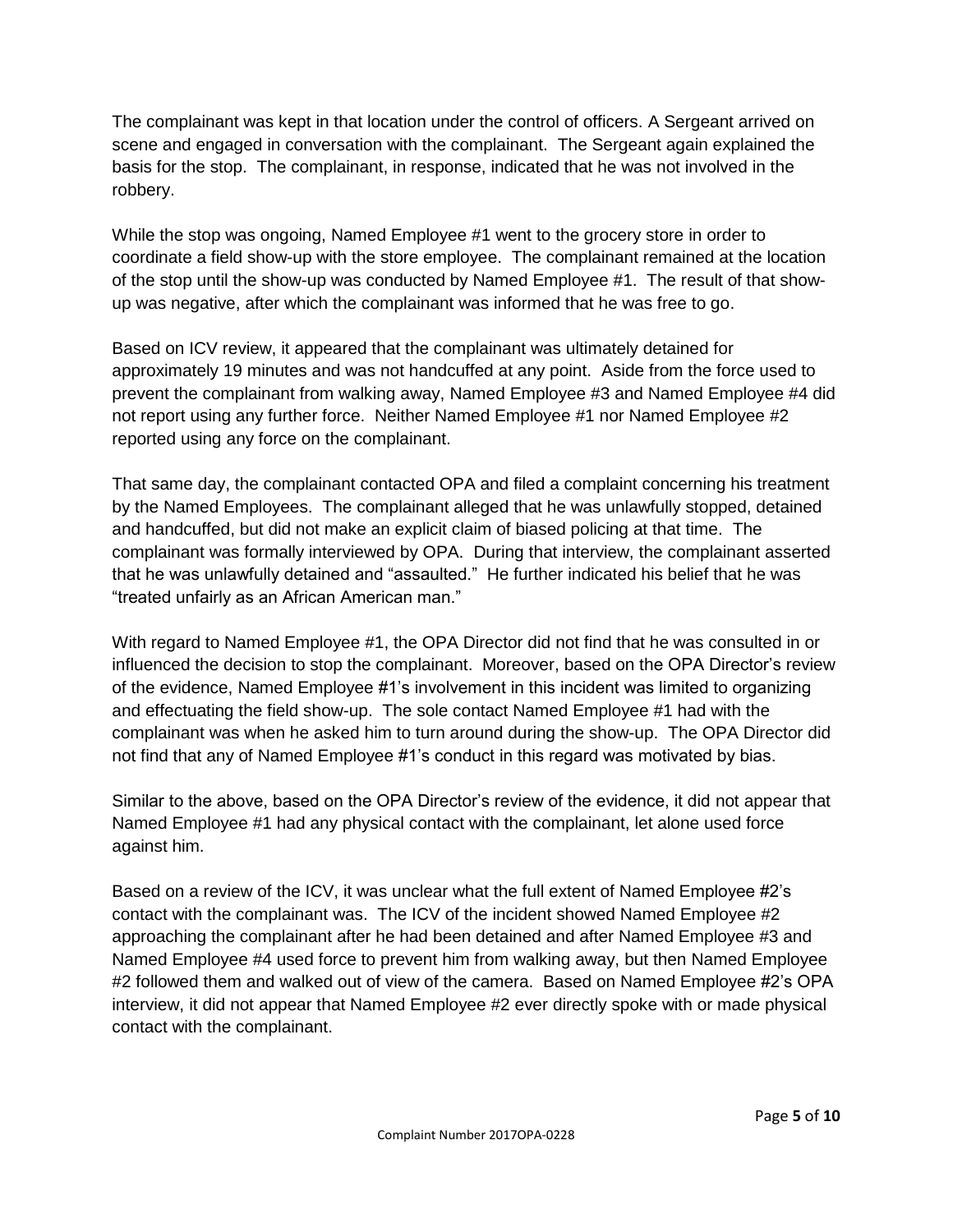At his OPA interview, Named Employee #2 stated that his actions on that day were not motivated by bias. The OPA Director found no evidence in the record contradicting that assertion.

Named Employee #2, like Named Employee #1, did not report any physical contact with the complainant or using force on the complainant. The OPA Director found no evidence in the record indicating that Named Employee #2 did do so.

At his OPA interview, Named Employee #2 stated that he arrived on the scene after the complainant had been initially detained by Named Employee #3. There was no evidence in the record suggesting that Named Employee #2 was consulted in or influenced the decision to stop the complainant.

SPD policy prohibits biased policing, which it defines as "the different treatment of any person by officers motivated by any characteristic of protected classes under state, federal, and local laws as well other discernible personal characteristics of an individual." This includes different treatment based on the race of the subject.

Here, the complainant alleged that he was "treated unfairly as an African American man." As discussed more fully below, the OPA Director found that there was reasonable suspicion to stop the complainant to investigate whether he was involved in the robbery of the grocery store. While the complainant's race was certainly a factor in why he was stopped, it was not the only or determinative reason. Both he and the suspect were African American men; however, the complainant had a number of other similar characteristics to the suspect, including appearing to be in his 40s, possessing a medium build and facial hair, and wearing a grey hooded sweatshirt, dark pants and a black backpack.

The OPA Director did not find that Named Employee #3 engaged in biased policing when he stopped and detained the complainant. Instead, he reasonably believed that the complainant matched the description of a suspect in a nearby robbery and engaged in an effort to determine whether the complainant was, in fact, the perpetrator. While the OPA Director certainly recognized the complainant's frustration and anger at being detained, the stop was legally justified and occurred in good faith and without identifiable bias.

The complainant alleged that Named Employee #3 used excessive force on him during the stop and detention.

Manual Policy 8.200(1) requires that force used by officers be reasonable, necessary and proportional. Whether force is reasonable depends "on the totality of the circumstances" known to the officers at the time of the force and must be balanced against "the rights of the subject, in light of the circumstances surrounding the event." The policy lists a number of factors that should be weighed when evaluating reasonableness. Force is necessary where "no reasonably effective alternative appears to exist, and only then to the degree which is reasonable to effect a lawful purpose." Lastly, the force used must be proportional to the threat posed to the officer.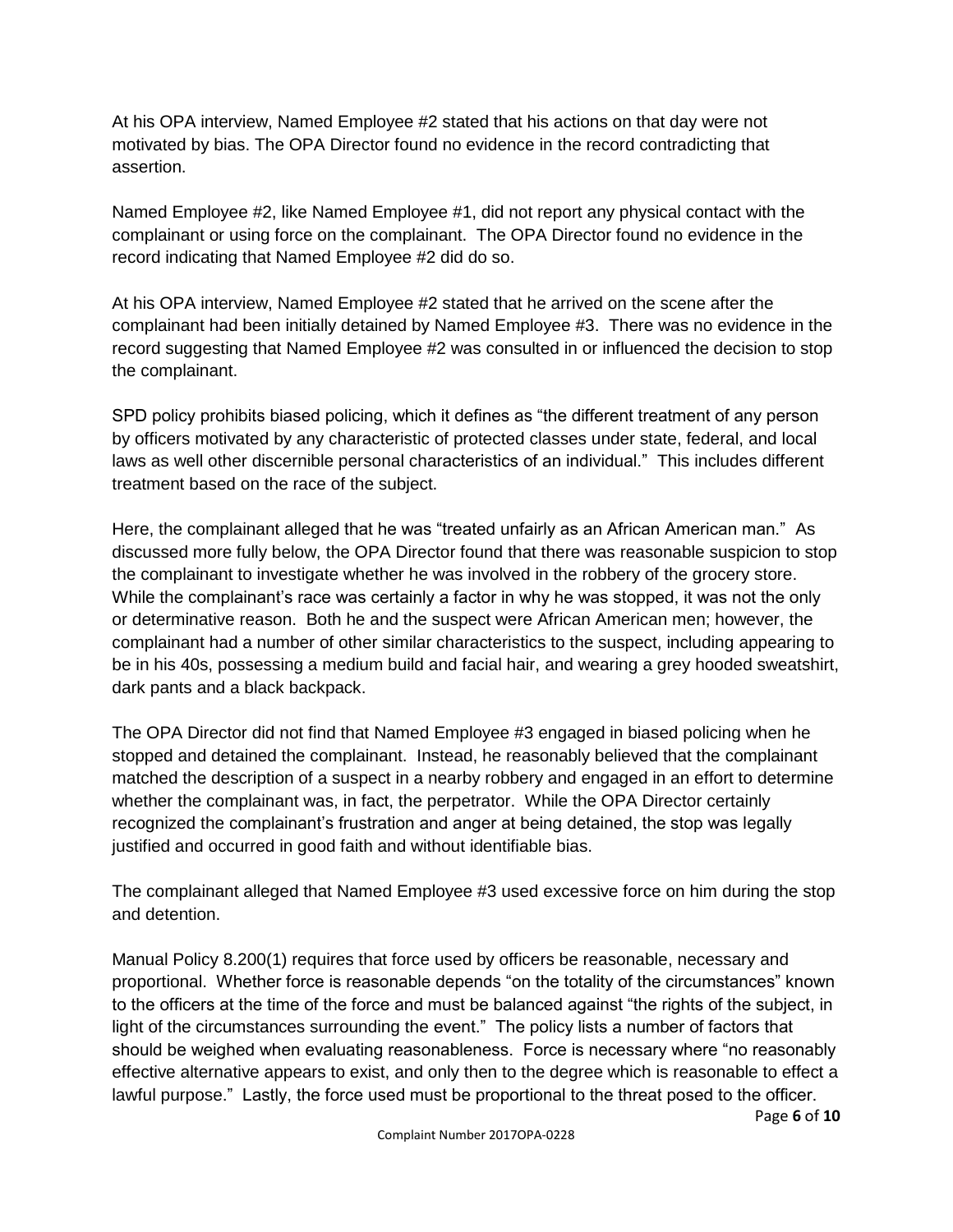Here, the OPA Director found that the force used by Named Employee #3 was reasonable, necessary, and proportional, and thus consistent with policy.

First, with regard to reasonableness, Named Employee #3 had reasonable suspicion to stop the complainant and investigate whether he was the suspect in a recent robbery. When the complainant pushed by him and attempted to walk away, it was reasonable for Named Employee #3 to use force to ensure that he did not leave the scene.

Second, with regard to whether the force was necessary, the OPA Director found that, at the time the force was used, Named Employee #3 believed that there was no reasonably effective alternative and that the degree of force was reasonable to effect the lawful purpose of ensuring that the complainant remained detained and did not leave the scene.

Third, with regard to the proportionality of the force, Named Employee #3 used force commensurate with the complainant's conduct, and only that level of force needed to control the complainant and keep him temporarily detained.

As discussed above, Named Employee #3 believed that the complainant matched the description of the suspect who had just reportedly robbed a grocery store. This was the most recent in an ongoing series of robberies and for this specific robbery the suspect was thought to potentially be in possession of a firearm.

When Named Employee #3 observed the complainant, he believed that he matched the description of the suspect that had been provided by dispatch. Notably, both the complainant and the subject were African American males with medium builds, facial hair, and apparently in their mid-40s. Moreover, both the complainant and the suspect were wearing grey hooded sweatshirts, dark pants and a black backpack. While the complainant was not wearing a construction helmet or construction jacket, Named Employee #3 was aware that in other robberies the suspect had stowed these objects in his black backpack. As such, the absence of these articles of clothing on the complainant did not serve to vitiate Named Employee #3's reasonable suspicion.

Based on the similarities between the complainant and the description of the suspect, Named Employee #3 had reasonable suspicion to stop and temporarily detain him in order to conduct an investigation. When the complainant attempted to push past the officers and walk away, Named Employee #3 was further permitted to forcibly take hold of the complainant's arm in order to ensure that he remained detained. Named Employee #3 only detained the complainant for the time necessary for a show-up to be conducted. Once that show-up occurred and was negative, the complainant was released. That the show-up had a negative result also did not serve to vitiate the reasonable suspicion for the stop and detention.

Based on a review of the evidence in the record, including the ICV and Named Employee #4's OPA interview, the OPA Director found that Named Employee #4 did not engage in biased policing in his interaction with the complainant.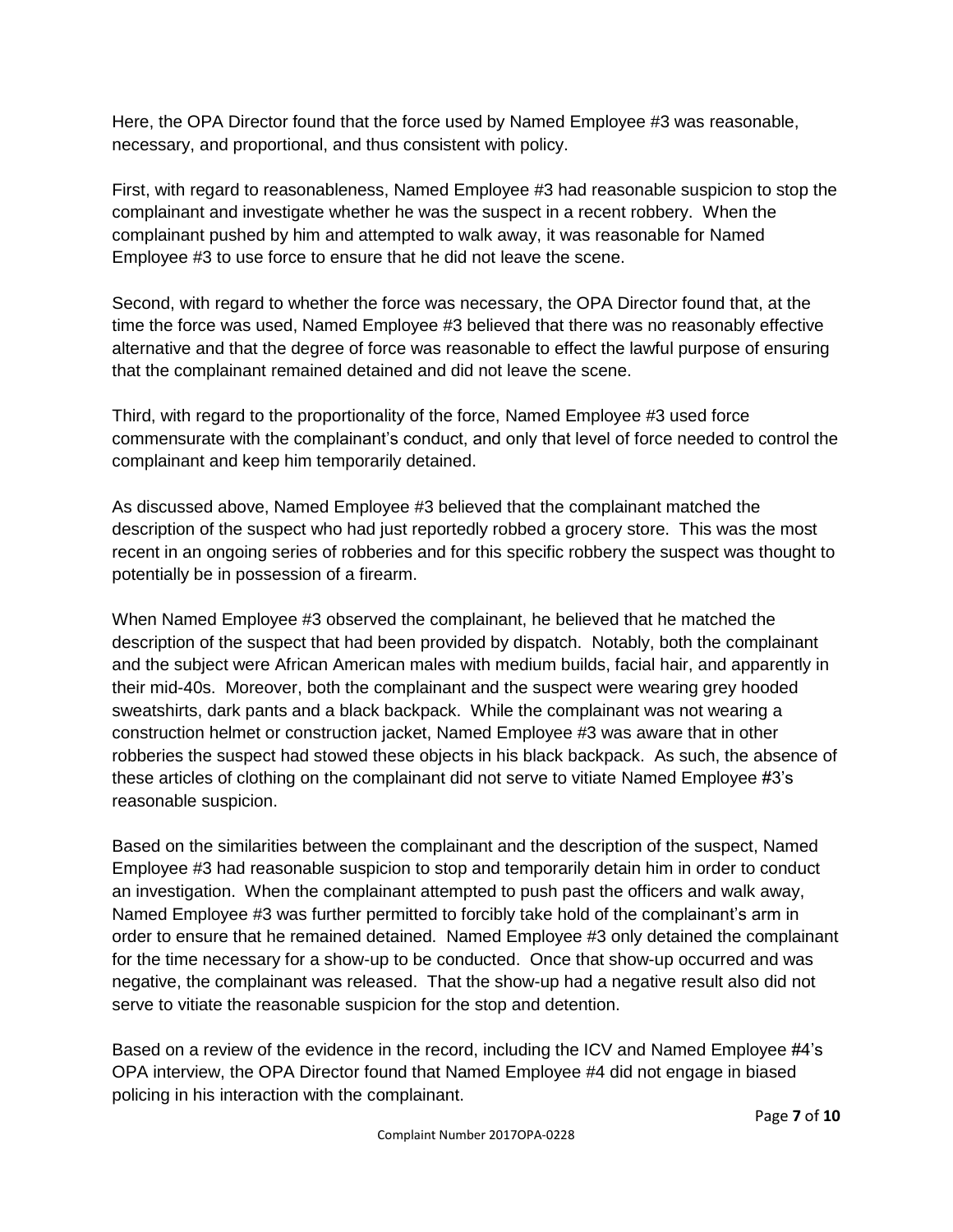Named Employee #4 concurred in Named Employee #3's reasonable belief that the complainant matched the description of the robbery suspect. Named Employee #4 then assisted Named Employee #3 in detaining the subject. There was no evidence suggesting that Named Employee #4's actions were based on any bias. Indeed, Named Employee #4 explicitly denied that any of his conduct was motivated by bias. The OPA Director credited Named Employee #4's account.

As with the force applied by Named Employee #3, the OPA Director found that the force used by Named Employee #4 was reasonable, necessary and proportional.

Named Employee #4 attempted to assist Named Employee #3 in detaining the complainant based on Named Employee #3's reasonable suspicion that the complainant was a subject in the earlier robbery. When the complainant refused to stop and repeatedly tried to walk away – at times through Named Employee #3 – Named Employee #4 was justified in using force to take hold of the complainant's arm and to prevent him from leaving the vicinity. The OPA Director accordingly found that the force was both reasonable and necessary. The OPA Director also found that the force was proportional. Named Employee #4 only used that level of force necessary to control the complainant and to prevent him from leaving the scene prior to the officers' completion of their investigation.

Named Employee #4 did not make the decision to stop and detain the complainant – that decision was made by Named Employee #3. Named Employee #4's role in the incident was to ensure officer safety. Even had Named Employee #4 been involved in the decision to stop the complainant, the OPA Director found that both the stop and detention were supported by reasonable suspicion.

#### **FINDINGS**

#### **Named Employee #1**

#### Allegation #1

A preponderance of the evidence showed that Named Employee #1's conduct was not motivated by bias. Therefore a finding of **Not Sustained** (Unfounded) was issued for *Bias-Free Policing: Officers Will Not Engage in Bias-Based Policing.*

#### Allegation #2

A preponderance of the evidence showed that Named Employee #1 did not have any physical contact with the complainant, let alone use force against him. Therefore a finding of **Not Sustained** (Unfounded) was issued for *Using Force: Use of Force: When Authorized.*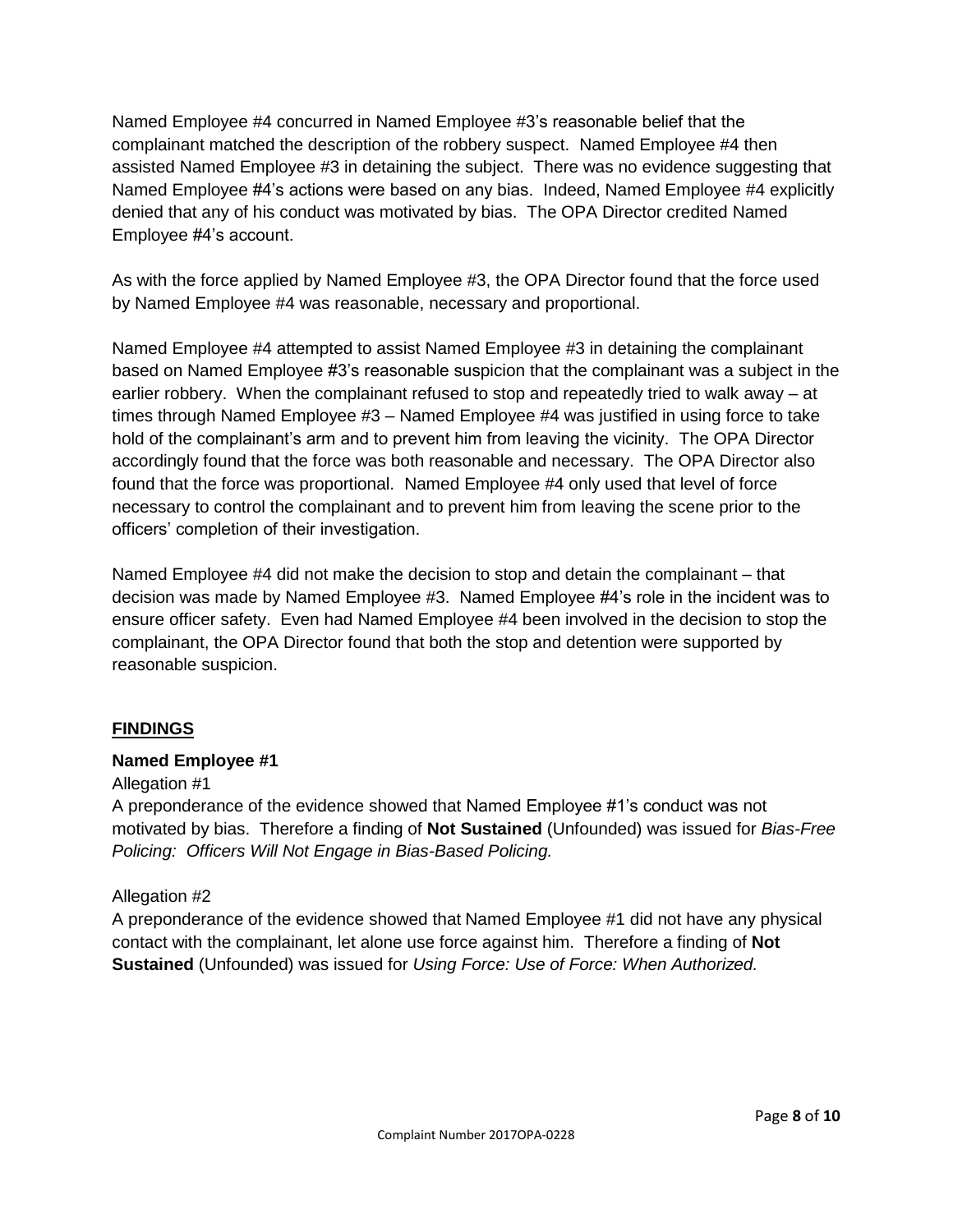#### Allegation #3

A preponderance of the evidence did not show that Named Employee #1 was consulted in or influenced the decision to stop the complainant. Therefore a finding of **Not Sustained** (Unfounded) was issued for *Voluntary Contacts, Terry Stops & Detentions: Terry Stops are Seizures and Must Be Based on Reasonable Suspicion in Order to be Lawful.*

#### **Named Employee #2**

#### Allegation #1

A preponderance of the evidence showed that Named Employee #2's conduct was not motivated by bias. Therefore a finding of **Not Sustained** (Unfounded) was issued for *Bias-Free Policing: Officers Will Not Engage in Bias-Based Policing.*

#### Allegation #2

A preponderance of the evidence showed that Named Employee #2 did not have any physical contact with the complainant, let alone use force against him. Therefore a finding of **Not Sustained** (Unfounded) was issued for *Using Force: Use of Force: When Authorized*

#### Allegation #3

A preponderance of the evidence did not show that Named Employee #2 was consulted in or influenced the decision to stop the complainant. Therefore a finding of **Not Sustained** (Unfounded) was issued for *Voluntary Contacts, Terry Stops & Detentions: Terry Stops are Seizures and Must Be Based on Reasonable Suspicion in Order to be Lawful.*

#### **Named Employee #3**

#### Allegation #1

A preponderance of the evidence showed that the stop was legally justified and occurred in good faith and without identifiable bias. Therefore a finding of **Not Sustained** (Unfounded) was issued for *Bias-Free Policing: Officers Will Not Engage in Bias-Based Policing.*

#### Allegation #2

A preponderance of the evidence showed that the force used by Named Employee #3 was reasonable, necessary, and proportional. Therefore a finding of **Not Sustained** (Lawful and Proper) was issued for *Using Force: Use of Force: When Authorized*

#### Allegation #3

A preponderance of the evidence showed that based on the similarities between the complainant and the description of the suspect, Named Employee #3 had reasonable suspicion to stop and temporarily detain him in order to conduct an investigation. Therefore a finding of **Not Sustained** (Lawful and Proper) was issued for *Voluntary Contacts, Terry Stops & Detentions: Terry Stops are Seizures and Must Be Based on Reasonable Suspicion in Order to be Lawful.*